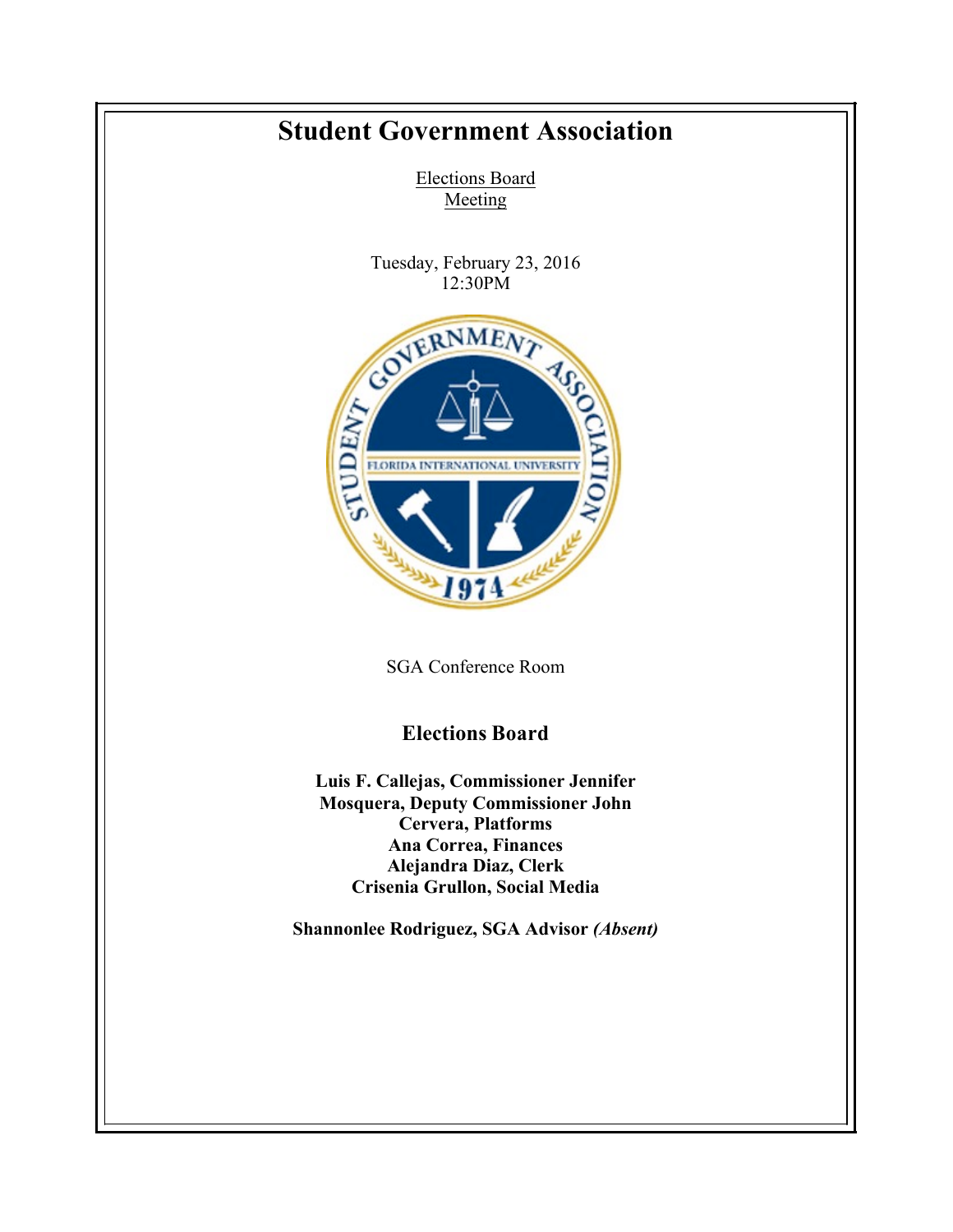## **REGULAR AGENDA**

## **1. Roll Call -12:35pm**

## **New Business:**

- **2. Writ of a Cert Received on Friday February 19th.** 
	- **a. Discuss – is RHA allowed to run for office?**
		- **Vote to take place over whether Jose Sirven should be allowed to run.**
		- **Someone approached Crisenia about whether there was a Writ submitted by Juan Gilces regarding Jose Sirven.**
		- **Jennifer motioned to vote on the Writ, to disqualify Jose.**
			- **1. Yes - 0**
			- **2. No – 6 votes**
		- **Luis motions for Jennifer to send out the opinion of the Elections board by 5pm today. Motion passes.**
	- **b. Decision: Refer to above.**
- **3. Reports:**
	- **a. Jennifer: EC Reservation – emailed Stephanie strange and followed up with someone else waiting for a response**
	- **b. Ana: Video; waiting to hear back for a final okay. Facebook Livestream; going to follow up today with external relations**
	- **c. Alejandra: Honors College – dead end no ability to help**
	- **d. Crisenia: Roary reservation; \$300 per hour to rent Roary**
		- **Tabled for next week to speak about how much we have spent as an elections board**
	- **e. John: Beacon: Beacon Ad pricing; going to office today to speak with them directly**
- **4. Operations**
	- **a. Tabling – Develop a plan for when we will be tabling:**
		- **Dates: two days on the week of March 7-11 and on the 21 of March**
		- **Locations**
		- **Giveaways: Free items, shirts etc.**
	- **b. Publication Order**
		- **Voting Days**
		- **Debates – Everglades TBA; would like to have housing candidates 1. Separate Flyer for each**
	- **c. Finance – Ana**
		- **Develop a method of submission – actual paper forms**
		- **Time to review documents – by 5pm Thursday has to create the email document to send out to candidates**
		- **Access to Email**
	- **d. Platforms – John**
		- **Develop a method of submission – By March 7th send out to candidates papers for email**
		- **Times for tabling of candidates should be sent to John by March 11th**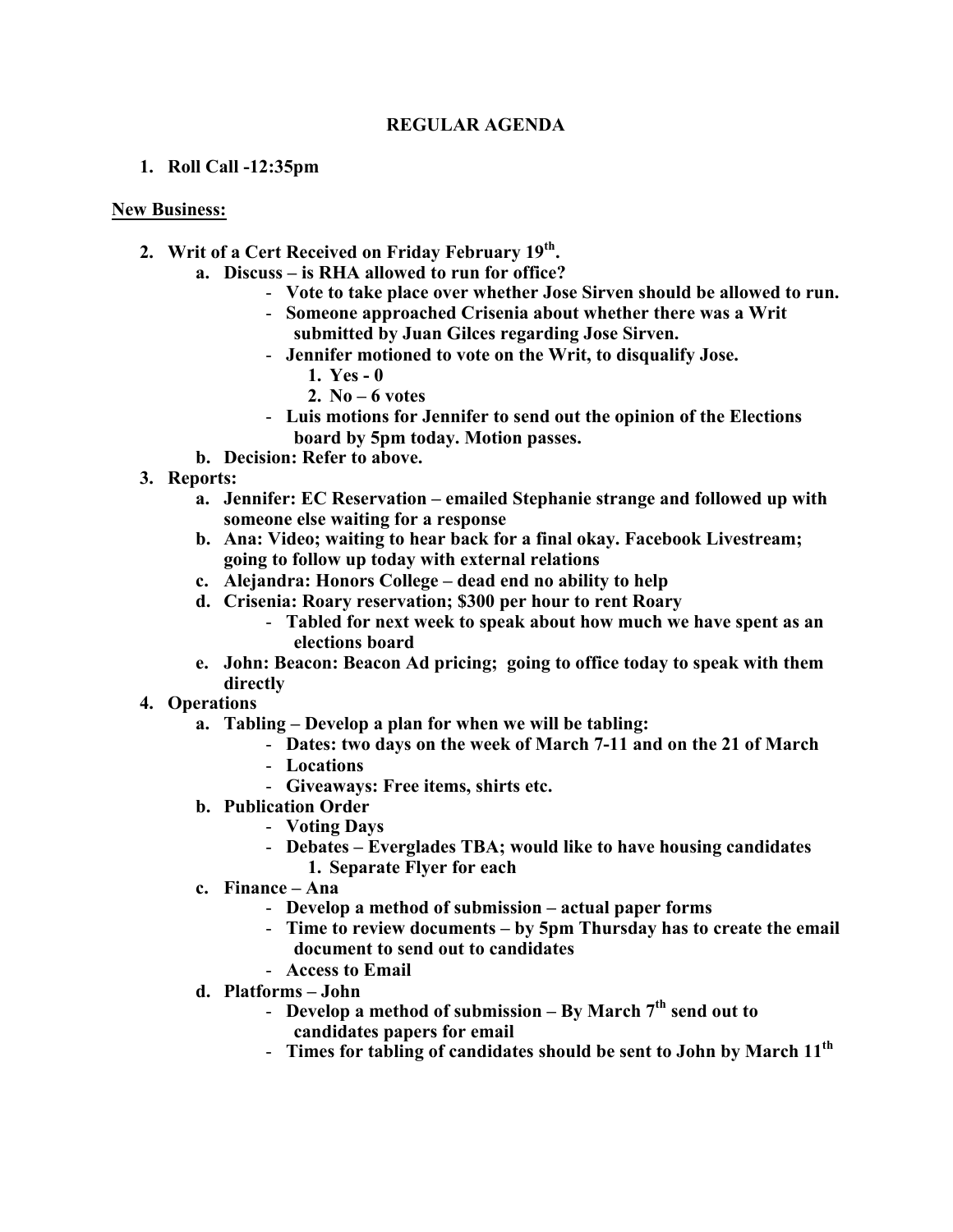- **Time to review documents**
- **Access to Email**
- **e. Social Media – Crisenia- To create google doc to have candidates add their social media platforms etc. by 5pm Thursday**
	- **Monitor for any activity**
	- **Develop a way for candidates/parties submit social media contacts/pages/other categories**
- **f. Luis: Make sure you get flyers for voting and the debates**
- **5. Polling Locations**
	- **a. Add additional polling locations: Tabling By AHC 4 under breeze way to announce new poling locations on that side of campus.**
- **6. Debates**
	- **a. Housing/At-Large – 2 housing and 6 at large**
		- **Lakeview Lounge Application must be submitted**
	- **b. Presidential/VP:**
		- **GC150 is reserved**
	- **c. Begin Planning of Events**
		- **Person in charge of Organizing: Jennifer**
		- **Mix of town hall or debate style**
		- **Rules etc.**
- **7. Board Assignments**
	- **a. Jennifer: organizing the debates**
	- **b. John:**
	- **c. Alejandra:**
	- **d. Crisenia:**
- **8. OrgSync**
	- **a. Events Notification Form Created**
	- **b. Refer Candidates to SGA Portal for documents – the constitution along with all other documents related to elections are on the portal**
- **9. SGA Advisor's Comments - None**

## **Old Business:**

- **1. Commissioner Office Hours Thursday 10am-3pm**
- **2. Calendar**
	- **Review**
		- **Campaign Days**
			- o **Review reserved tables**
			- o **Develop way for candidates to reserve**
- **3. Review Information Session PowerPoint**